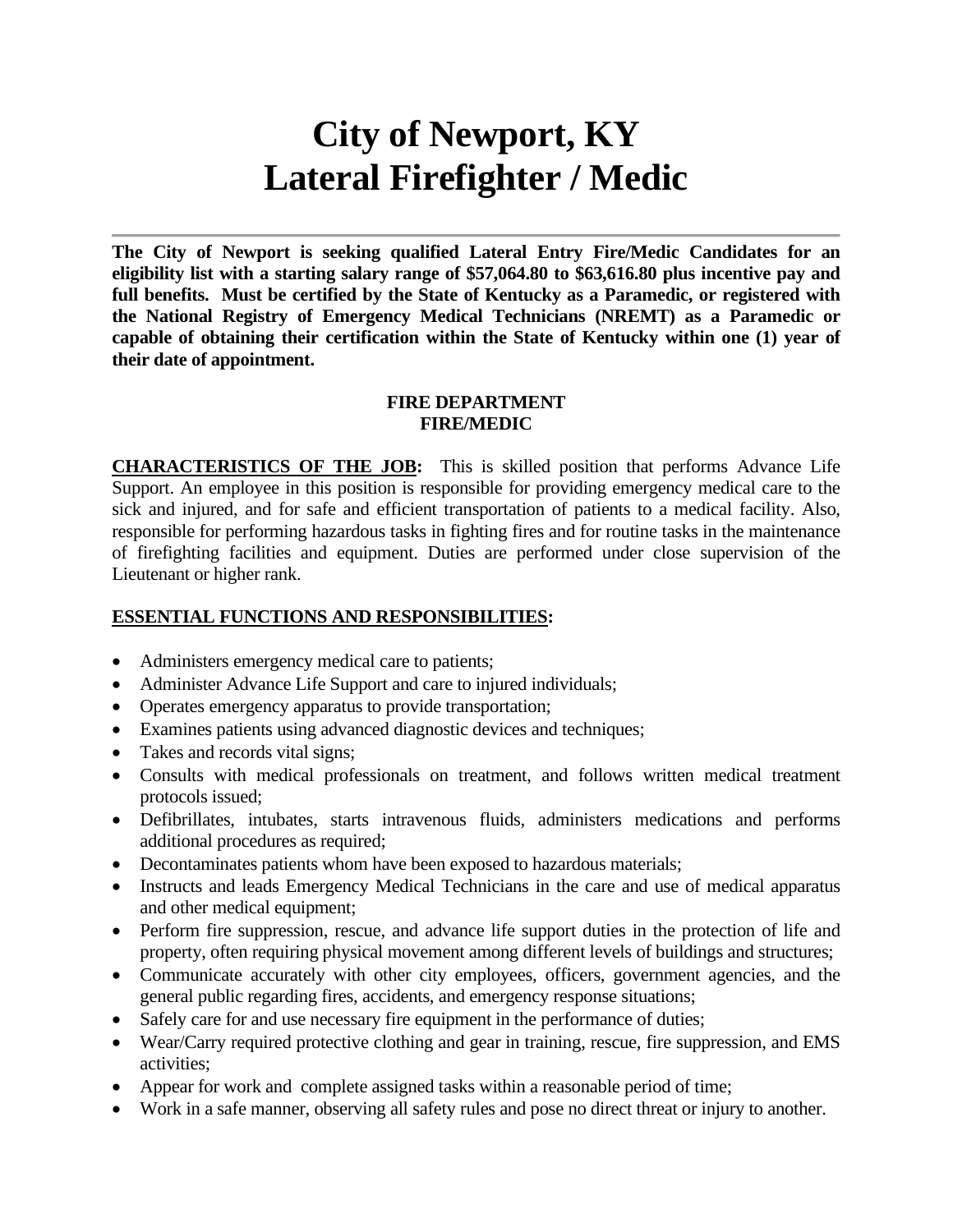## **ADDITIONAL JOB DUTIES:**

- Respond to fire alarms;
- Operates hoses and ladders;
- Operates emergency response apparatus;
- Open valves;
- Check flow pressure;
- Use chemical extinguishers, hooks, and lines;
- Drive emergency response apparatus;
- Enter burning buildings in order to perform firefighting and rescue duties;
- Assist in the investigation of fires within the city limits;
- Perform fire prevention and public education duties;
- Perform general maintenance and service on emergency response apparatus such as scheduled operation checks, pumping equipment, tools, gas, oil, belts, nozzles, etc.;
- Participate in training for firefighting and rescue techniques and use of appropriate tools and fire equipment;
- Review street and fire hydrants locations;
- Perform work in upkeep of department buildings, equipment, and facilities, involving washing, cleaning, and polishing;
- Participate in community fire prevention education programs;
- Maintain and test fire hoses and fire hydrants;
- Performs additional duties as required.

## **DESIRABLE TRAINING AND EXPERIENCE:**

- Graduate from high school, or the equivalency;
- Posses and maintains certification as a Paramedic by the State of Kentucky;
- Must maintain certification in Advanced Cardiac Life Support;
- Graduate from Basic Training Course, supplemented by annual training;
- Or any combination of training and experience which provides the desired knowledge, skills, and abilities.

# **KNOWLEDGE, SKILLS, AND ABILITIES DESIRED:**

- Knowledge of the geography of the jurisdiction;
- Knowledge of federal, state, and local laws and ordinances;
- Knowledge of proper procedures regarding the collection of evidence;
- Knowledge regarding the use of departmental equipment;
- Knowledge of fire prevention, suppression, and investigation methods, practices, and procedures, with the ability to apply knowledge or proper procedures to specific situations;
- Ability to establish and maintain effective working relationships with other city employees, officers, government agencies, and the general public;
- Ability to communicate effectively, including the accurate preparation of reports;
- Ability to analyze situations and act quickly and efficiently;